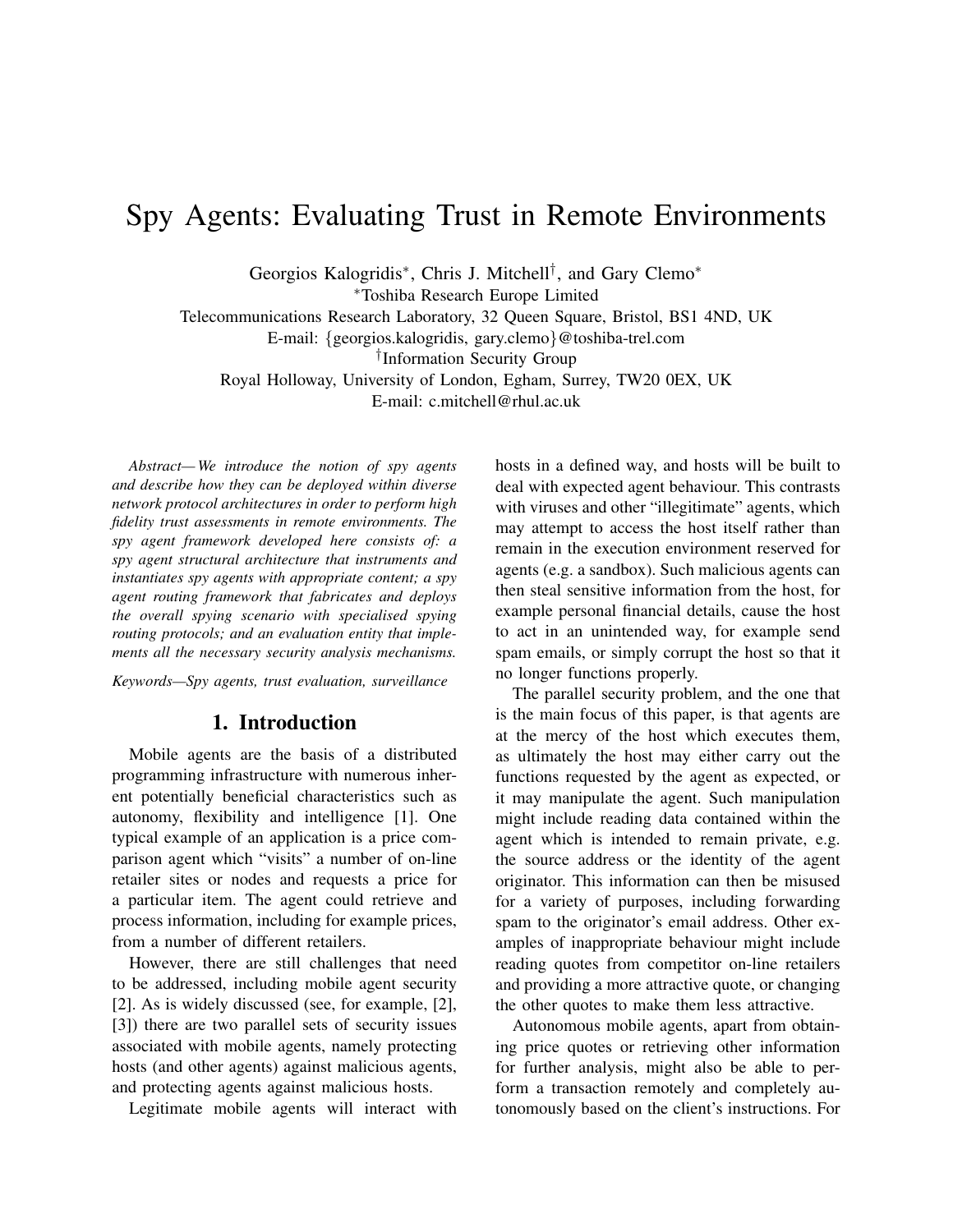example, to get a cheap air ticket automatically, an agent might be instructed to visit several online stores in order to make a purchase. The client may wish to give third parties certain personal information, embedded in the agent, only if there is a considerable discount on the final price. The host should never read or modify the agent's transaction logic, or the private data that the agent will carry; however there is clearly a possibility for such abuse.

In this paper we address this latter security issue, i.e. the threat posed by malicious hosts. We introduce a new kind of security service designed to indirectly improve the overall security level by means of accurate and powerful evaluation mechanisms that pre-emptively assess the security of remote hosts, before they are sent vulnerable mobile agents. We introduce the notion of spy agents as "legitimate" mobile agents which are able to interact with remote, potentially hostile, mobile agent platforms in a manner that facilitates trust assessment.

We further introduce a spy agent framework, and we analyse the importance and the value that this could have in a number of situations.

## 2. Background

Surveys of mobile agent security issues can be found in [2], [3]. The two main actors in a mobile agent system are the following:

- Agent: An instance of mobile code
- Host: A platform that can execute agents

As mentioned in the introduction, in this paper we consider the threat posed to agents by malicious hosts; this is an important research area and a plethora of solutions have been proposed (tamper-proof hardware [4], tamper-proof execution environment [5], code obfuscation [6], encrypted functions [7], [8], strategic division of functionality across multiple agents [9], etc). Nevertheless, none of the existing solutions is able to address the problem in both a practical and robust manner, because they either depend on hardware modules, or have unresolved technical problems, and/or depend too much on trust assumptions and implied policies.

Instead of trying to overcome these issues with some direct security mechanisms, we propose a robust trust evaluation mechanism that can indirectly provide mobile agents with the required

security. This can be leveraged by special mobile agents that will bear security services enabling them to retrieve and process security related information from target hosts. This concept is introduced in [10], which suggests that a security assessment can be facilitated simply when an agent migrates from a trusted platform to a target platform, where it gets certain information and then returns to the trusted host for further analysis.

Ideas relevant to the notion of spy agents can be found in the field of internet security monitoring services. Strategically placed control mechanisms can perform service monitoring, [11], [12], including monitoring of enhanced IP services and virtual private network (VPN) packets. Similarly, in distributed intrusion detection systems, [13], [14], control agents may protect a domain by "interrogating" suspicious agents.

## 3. The challenge

The idea of a distributed security system comprising security agents patrolling target entities, modelling and monitoring behaviours and potentially taking steps in advance, is not novel. However, in previous approaches [11]–[13], [15] the idea is that such security mechanisms or agents operate in trusted environments and cannot be applied in remote, potentially hostile, areas.

In [10] the authors attempt to approach the challenge of remote trust evaluation; however there are major limitations in their approach. The main problem is that it is assumed that the target hosts will adhere to their policies and will provide the agents with all the security assessment information they request. Hence, a potentially corrupted remote host could serve these security agents by providing them with apparently proper information. The host could subsequently not behave in an appropriate manner when it has the opportunity to cheat without being detected and, vice versa, in order to escape detection, it may modify its behaviour if it knows it is being monitored.

By contrast with previous work, our proposed spy agents are designed to be able to fetch security information that truly reflects the genuine character of any remote host.

# 4. The spy agent concept

The main idea behind a spy agent is that it provides the means to evaluate trust in remote en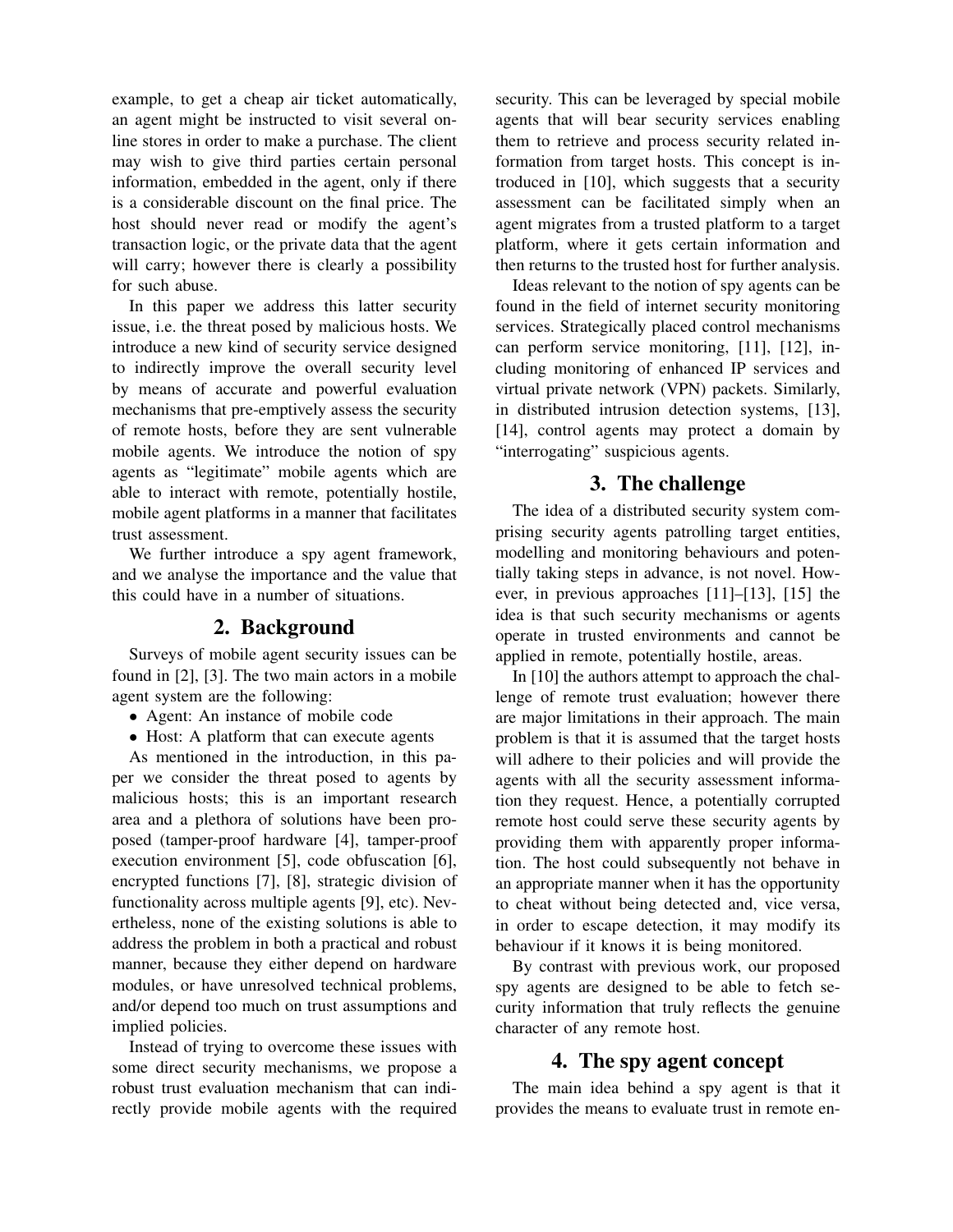vironments without the target hosts knowing that they are being assessed. In this way, spy agents have the ability to determine the target hosts' genuine behaviour, i.e. the degree to which a host complies with its policies or, more specifically, with its responsibility to respect client security requirements.

A significant part of a spy agent's task is the extraction of security-related information from remote hosts, without violating the remote host's policy or security protection mechanisms. This means that a spy agent should retrieve the information it needs from remote hosts in a legitimate way and with the explicit permission of the host concerned; at the same time this must happen in a way that does not reveal the spy agent's true objectives. The information retrieved by a spy agent will not necessarily be directly security-related; it simply needs to be information that can be used in some way to assess host behaviour, possibly when combined with information retrieved by one or more other such agents.

In all cases target hosts should be unable to exhibit special behaviour in order to give a good impression. In brief, the following requirements spying requirements are identified:

- Target hosts should be incapable of deciding whether they are dealing with a spying scenario or not;
- Spy agents should appear as "normal" mcommerce ones;
- Target hosts should be given motives to misbehave by using spy agents as "baits";
- Feedback should be analysed in a safe environment.

## 5. Spy agent system architecture

In general terms a spy agent system disseminates a number of assessment spy agents to a target network node in an insecure network, and retrieves these agents following interaction with the node. As it will be further discussed in section 6, a large number of spy agents can facilitate more enhanced cross-referenced analyses.

One of the most basic requirements is to provide spy agents with anonymity. This is achieved by arranging the agents so that they can be associated with different sources or transmitters. That is, spy agents can be forwarded to a plurality of trusted nodes in the network, which each modify the received agent's code in order to show the trusted node as the source of the agent, before forwarding the agent towards the target node. This is shown in figure 1.



*Figure 1: Fundamental spy agent system components*

For reasons that will be analysed in more detail below, a spy agent should ideally give away as little information as possible. In this context it is proposed that the modified spy agent should ultimately be destined for a trusted node different to the node that sends it to the target host. This second trusted node will be notified by the first trusted node to expect a particular spy agent, and on receiving the agent will be able to forward it back to its origin.

When all spy agents return to their original source, the spy agent system will then proceed to analyse their interactions with the target node, in order to determine a trust level for it.

#### 5.1 Spy agent content framework

A schematic of a software spy agent is shown in figure 2. The agent includes an agent ID as well as an origin or source ID field, a final destination ID field, a number of intermediate node IDs, and a payload. The payload includes personal data such as a name, address, email address, various certificates, financial information, and other information associated with a person or client. Finally, the agent includes executable code.

The spy agent's private data, such as ID information, email address, public key certificates, and so on, should preferably correspond to a temporary entity that a mobile platform sets up in a legitimate manner. Hence they should represent a virtual client that appears to be a normal client,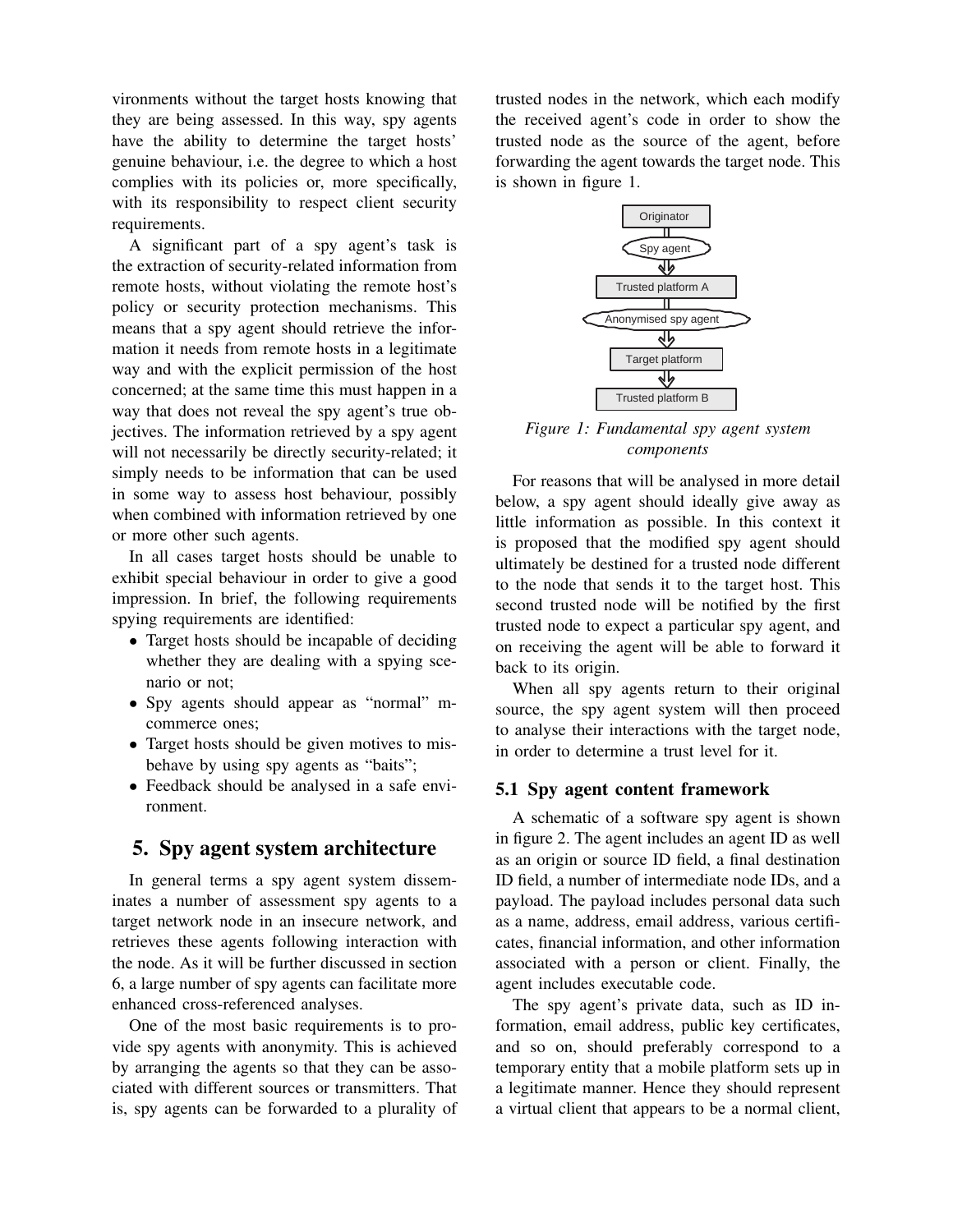and its relationship with the real client are hidden by the system. In this way it can be ensured that the target hosts behave in exactly the same way as they would behave to a real e-commerce agent scenario. In order to be able to disguise a spy agent in this way, the spying system needs to interact and cooperate in a secure manner with online services such as e-mail providers, certification authorities and banks, who need to be aware of the purposes of the spy agent and be prepared to support them. These relationships are shown in Figure 3.



*Figure 2: Spy agent internal structure*



*Figure 3: Spy agent system architecture for collaboration with other trusted parties*

For example, the creator of an assessment agent might want to set up a temporary email address, or request a certificate from a certification authority for temporary use in assessing a host. This certificate need not allow an agent to perform any transaction automatically since it will be temporary. However the target platforms will not be aware of this, and should believe that the agent will be equipped with all the "normal" functions of an mcommerce agent. That is, it must appear to be just another commerce agent that could, if it wishes, decide to complete a transaction.

Overall the preferred structure of a spy agent should be the most commonly used such scheme. Apart from supporting interoperability, the spy agent will also look "normal" and "common" and this minimises the probability of making target hosts suspicious. This satisfies the overall security

objective behind the spy agent concept.

#### 5.2 Spy agent routing framework

One of the most important aspects of the spy agent system is the routing mechanism that determines the specifics of the spy agents' distribution logic and influences the content of each agent, as described in the previous paragraph. The need for a routing logic arises from the complexity of dealing with multiple agents, issued from a large number of trusted nodes, and being routed over different paths. This becomes necessity since the kind of information exchanged between all the spy agents and an arbitrary target node, including routing information, can determine how well the spy agent requirements, outlined above, are met. The routing scheme should effectively disguise the fact that spy agents originate from a specific client device and are in any way related.

A migration path is the chain of all the platforms that an agent visits during its life (starting from a trusted platform). Thus all migration information included in an assessment spy agent, should not contain (or should minimise the) common elements between peer spy agents that reach the same target platform. This minimises the likelihood of a target platform linking the two spy agents and becoming aware of the spying scenario. Note that the trusted platforms could, for example, be the same mobile terminal, a home computer, or, preferably, random public servers set up for that purpose (this might come at an increased network and end user cost).

Ideally, not making the target hosts suspicious requires that all the information that target hosts retrieve from spy agents is completely uncorrelated. In order to achieve this it is necessary to know the nature of all the inter-relationships between those target hosts that at least one of the spies is going to visit. For example, a typical case is where it can be assumed that all target hosts are uncorrelated, and do not share any information or cross-reference intelligence information. In this case an efficient spy agent routing design requires any two spies to be uncorrelated, only if these two spies eventually visit one common target host. If these two spies do not have a common target host in their migration logic, then it is unnecessary to try to design them to appear to be uncorrelated.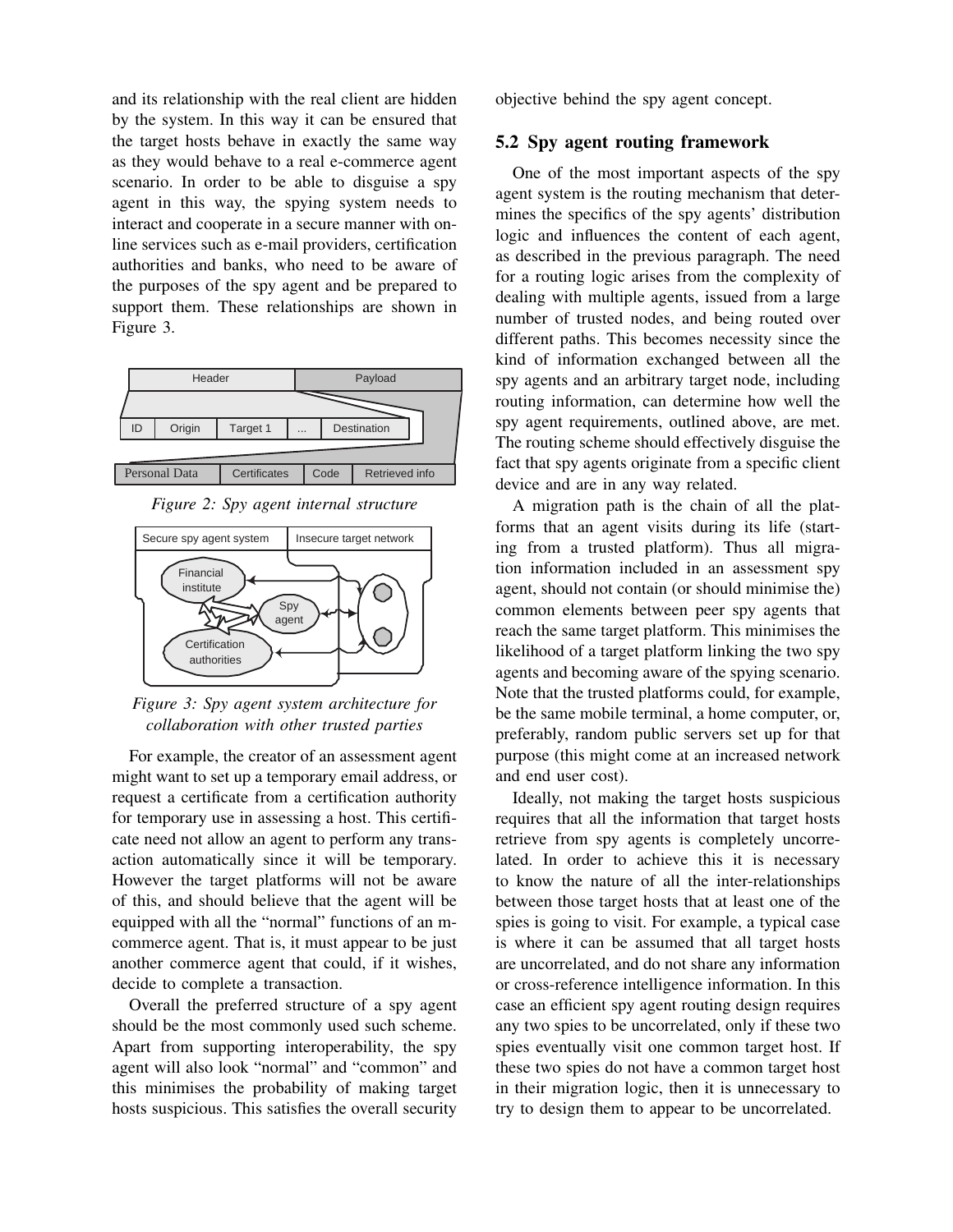Additionally, it is proposed that the assessment agents should be designed to route themselves through two or more target hosts rather than just one. Otherwise, if a target host receives an agent that insists on migrating to an unknown server (without migrating, for example, to a known competitor), it will have a good reason to refrain from behaving badly (either because it believes that this incoming agent might be an assessment agent or because it cannot see any direct competition). Thus a normally misbehaving server or target platform might behave correctly (just in case), and subsequently the evaluation results will not meet the system objectives. This is because the server may not react similarly when, for example, the incoming agent requests to migrate to a wellknown rival service provider. Moreover, the mobile device will not be able to repeat assessment procedures because the host may assess these incoming agents as probably being spy agents, assuming that it keeps records of past events and makes statistical analyses and comparisons.

Some of the discussed routing strategy principles are demonstrated in the example spying routing scenario shown in Figure 4. In this example, a mobile device evaluates three target platforms. The mobile device uses three trusted platforms in order to set up its distributed routing strategy, as well as maintain its anonymity. The device instantiates six mobile agents, separated into two matching groups of three:



*Figure 4: Testing three target platforms with the aid of three trusted platforms and six spy agents*

• The first three spies start their journey from a single trusted platform and then migrate to two target platforms in turn. The spy agents

do not contain any logic dictating where they should migrate after visiting a second target platform.

• The three spies in the second group, which are called guidance spy agents and are in one-to-one correspondence with the spies in the first group, contain migration information for the corresponding agents of the first group. They visit the platform where the corresponding spy is waiting to be instructed where to go next. With this technique the spy agent's anonymity can be further enhanced.

In this scenario it is suggested that two agents executing in a remote host may intercommunicate. It is assumed that this is allowed only between two mobile agents that have been instructed to do so. Hence, agent intercommunication will only be allowed between a spy agent and its respective guidance spy agent. It is suggested that mobile agents may employ cryptographic techniques that will thwart a potential security breach of this requirement. For example standard cryptographic protocols can be used for mutual authentication and integrity (see for example, Boyd and Mathuria [16]).

In more detail, the first spy agent, SP1, (see Figure 4) leaves from the first trusted platform,  $Tr P1$ , visits the first target platform,  $Ta P1$ , migrates to  $TaP3$ , and waits to meet the first guidance spy agent,  $SP1'$ , coming from  $TrP2$ . Similarly  $SP2$  starts from  $TrP2$ , migrates to  $TaP2$ , then  $TaP1$ , and waits for further instructions from  $SP2'$  coming from  $TrP3$ . In a symmetrical fashion,  $SP3$  waits in  $TaP2$  for guidance. Finally,  $SP1$  is instructed to return to  $TrP2$ ,  $SP2$  to return to  $TrP3$ , and  $SP3$  to return to  $TrP1$ .

Examining  $TaP1$ , it can be noted that it hosts  $SP1, SP2$  and  $SP2'$ . Hence,  $TaP1$  is able to retrieve the following information regarding the migration paths for  $SP1$ ,  $SP2$  and  $SP2'$ :

- $SP1: (TrP1, TaP1, TaP3)$
- $SP2: (TrP2, TaP2, TaP1, TrP3)$
- $SP2': (TrP3, TaP1, TrP3)$

It is clear that  $TaP1$  cannot correlate the routing behaviour of SP1 and SP2, since the only common element in their routes is itself,  $TaP1$ . It can observe that the routes of  $SP2$  and  $SP2'$ share  $TrP3$ , but this does not look suspicious since  $SP2$  is expecting guidance from  $SP2'$ . In a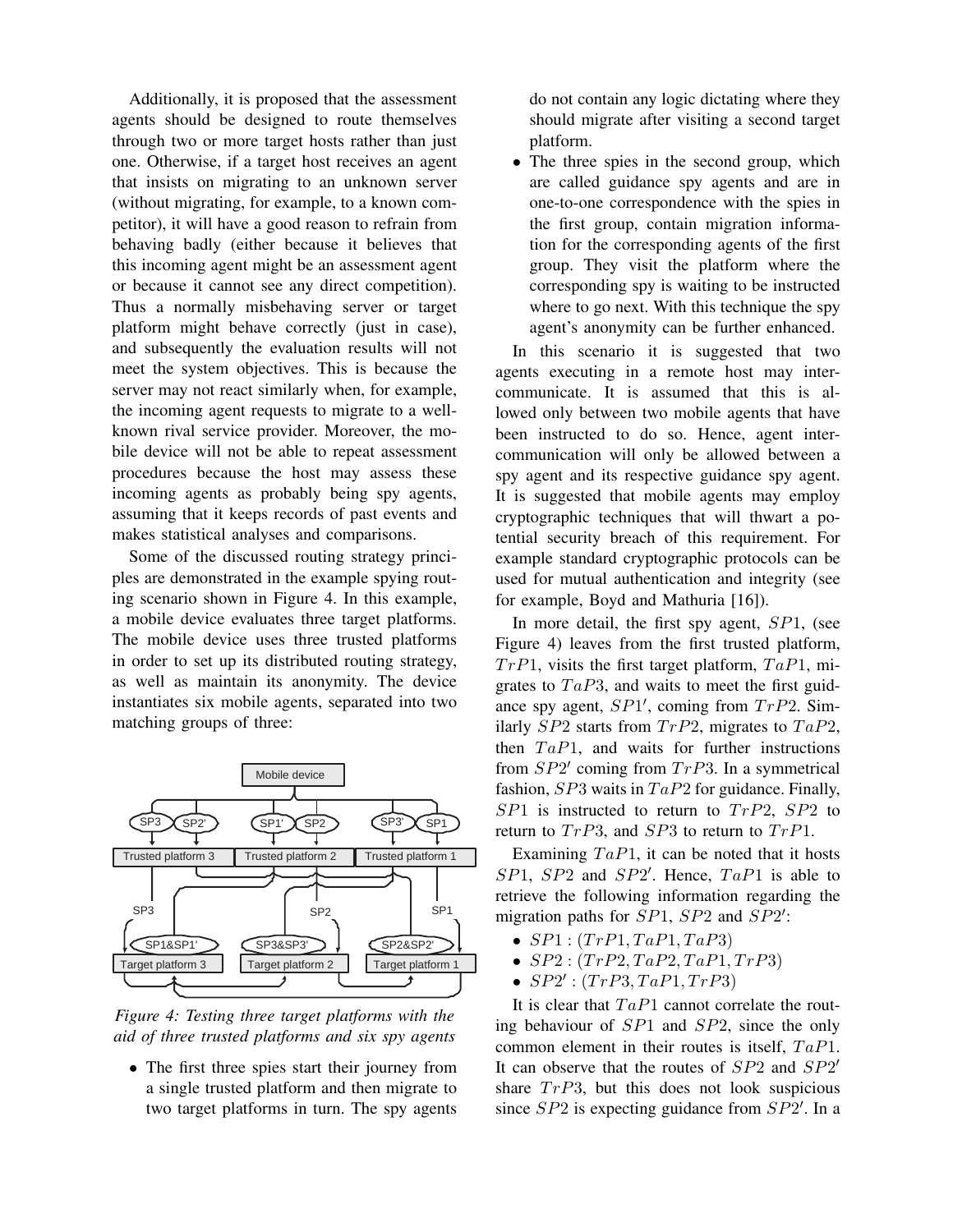symmetrical fashion, possible routing correlations for  $TaP2$  and  $TaP3$  lead to similar conclusions. Hence it is argued that this routing design satisfies the basic spying requirements.

An obvious potential weakness of this routing design is the fact that all target platforms could learn about the spying scenario if they exchanged information. However, this weakness can be avoided by employing more trusted platforms and designing the routes for each agent in such a way that the risk of platform collusion revealing spy agent behaviour is minimised.

## 6. Trust evaluation

The final assessment of the trustworthiness of a target platform could yield estimates for a multitude of security issues, such as the probability of the host reading or altering private data that should never be accessed, blocking or diverting migration, etc.

These assessments could be achieved in a variety of ways, for example by comparing the data retrieved by the various agents with that obtained by agents using different routes. Also the returned agents could be examined to see if they have been altered in any way other than in terms of their retrieved data — this might include blocking or changing a migration route. For example, the agents might contain a temporary email address which can be monitored to determine if spam emails will be sent in the future. If unsolicited emails are received at this address, then one of the hosts visited by the agent containing this address may be suspected of having violated its policy, e.g. by reading private data in the agent. Similar techniques can be implemented in order to provide a trust level for a number of hosts.

By using multiple agents, the gathered information can be cross-referenced, and more accurate predictions can be made, since each spy agent visits more than one target host. Hence, if an attack is detected it will be possible to investigate it and identify a suspect target platform with greater certainty. On the other hand, if an unmodified agent is normally returned without delay, then it can be assumed that with high probability all visited target platforms have behaved properly.

For example, consider the multiple-agent scenario shown in Figure 4. Assuming that the target platforms demonstrate their genuine behaviour and do not modify their behaviour to avoid detection (e.g. if they suspect the purpose of one or more of the spy agents), then this protocol architecture enables us to make deductions along the following lines. Suppose that only SP1 and SP2 have been tampered with, but not any of the other four agents. Then since SP1 visited  $TaP1$  and  $TaP3$  and  $SP2$  visited  $TaP2$  and  $TaP1$ , it seems that  $TaP1$  is more likely to have misbehaved. Generally it is envisaged that more detailed and fine-grained conclusions can be drawn by examining all the spies at the end of their routes, as long as it is possible to predict to what degree malicious target platforms can modify their behaviour to avoid detection.

# 7. Implementation issues

A spy will attempt to encourage hosts to misbehave, in order to obtain the most accurate assessment of their genuine behaviour. Furthermore, the very existence of assessment agents will generally mitigate the existence of malicious service providers, since they will be unable to distinguish between spy agents and normal ecommerce agents. Hence, it will not be possible for them to know if security policies can be breached without being detected.

Generally, the design requirement to prevent target hosts from determining whether or not they are dealing with a spy agent and hence behave according to their genuine character, contradicts with the requirement to make more precise assessments about each one of the target platforms. Deterministic assessments can be made by sending a number of spy agents to just one target host, but such a strategy is likely to raise suspicion in the target host, resulting in atypical (correct) behaviour by malicious target hosts. On the other hand, spy agents that migrate through a large number of competitors can provide confidence that their real-life behaviour is exhibited. However, in this case assessments of any individual host would be rather uncertain.

It is apparent that the optimum protocol architecture should try to balance the pros and cons in each case and mount the best winning strategy. However the precise optimal strategy will be highly variable and will depend on how many